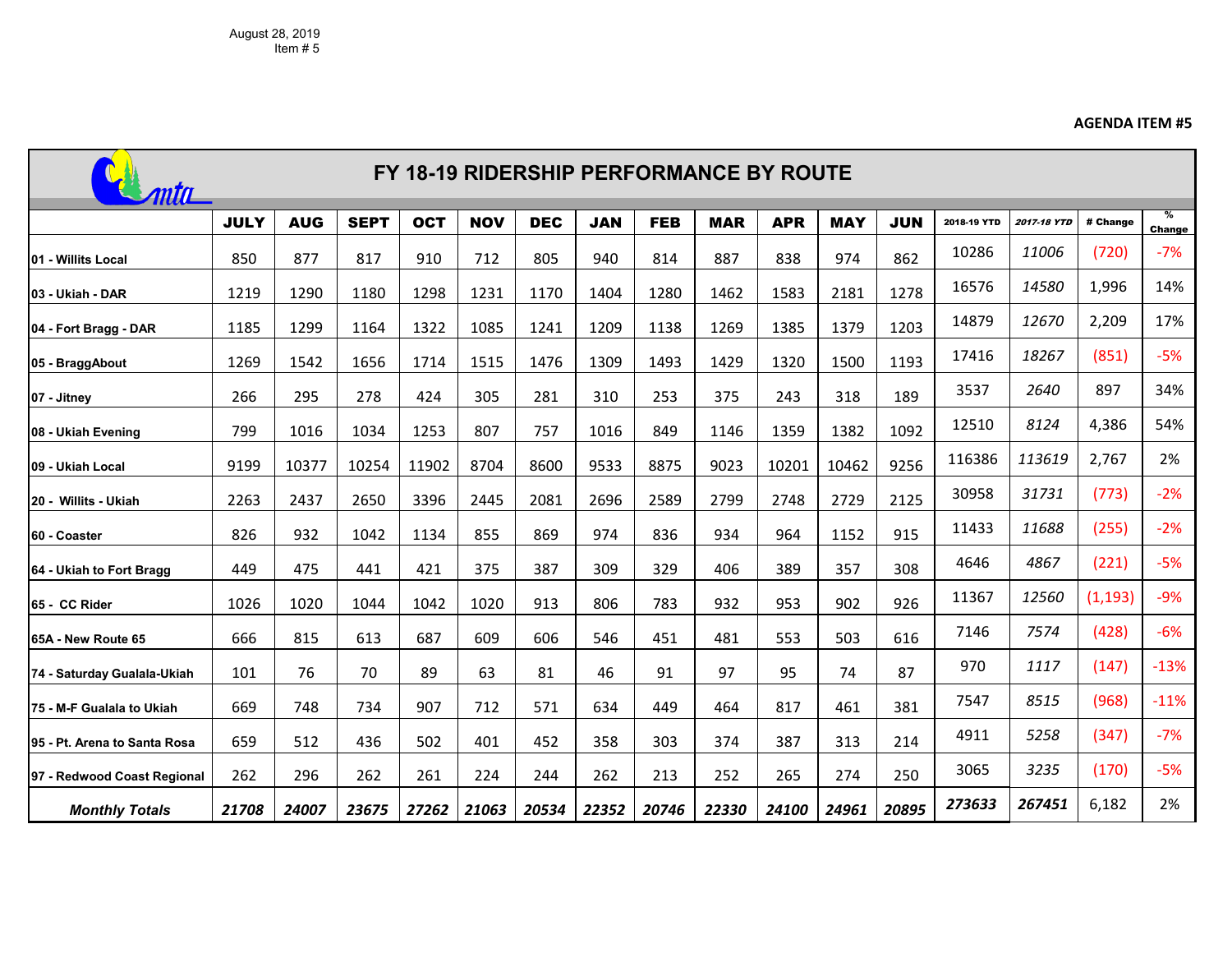

## **FY 17-18 RIDERSHIP PERFORMANCE BY ROUTE**

|                              | <b>JULY</b> | <b>AUG</b> | <b>SEPT</b> | <b>OCT</b> | <b>NOV</b> | <b>DEC</b> | <b>JAN</b> | <b>FEB</b> | <b>MAR</b> | <b>APR</b> | <b>MAY</b> | <b>JUN</b> | 2017-18 YTD | <b>2016-17 YTD</b> | # Change | %<br>Change |
|------------------------------|-------------|------------|-------------|------------|------------|------------|------------|------------|------------|------------|------------|------------|-------------|--------------------|----------|-------------|
| 01 - Willits Local           | 978         | 1288       | 859         | 1061       | 965        | 935        | 851        | 723        | 835        | 849        | 922        | 740        | 11006       |                    |          |             |
| 03 - Ukiah - DAR             | 1450        | 710        | 882         | 1222       | 1392       | 1318       | 1324       | 1167       | 1412       | 1263       | 1288       | 1152       | 14580       |                    |          |             |
| 04 - Fort Bragg - DAR        | 1142        | 705        | 604         | 1033       | 1180       | 1224       | 1229       | 928        | 1253       | 1116       | 1172       | 1084       | 12670       |                    |          |             |
| 05 - BraggAbout              | 1478        | 1591       | 1490        | 1544       | 1454       | 1360       | 1539       | 1426       | 1750       | 1585       | 1580       | 1470       | 18267       |                    |          |             |
| 07 - Jitney                  | 126         | 215        | 257         | 208        | 183        | 190        | 222        | 222        | 250        | 263        | 255        | 249        | 2640        |                    |          |             |
| 08 - Ukiah Evening           | 621         | 861        | 830         | 710        | 536        | 566        | 553        | 622        | 723        | 653        | 692        | 757        | 8124        |                    |          |             |
| 09 - Ukiah Local             | 9145        | 9790       | 10513       | 10424      | 8936       | 8523       | 8209       | 8992       | 9890       | 9614       | 9958       | 9625       | 113619      |                    |          |             |
| 20 - Willits - Ukiah         | 2274        | 3035       | 3303        | 3009       | 2573       | 2068       | 2322       | 2668       | 2610       | 2837       | 2752       | 2280       | 31731       |                    |          |             |
| 60 - Coaster                 | 935         | 858        | 967         | 1106       | 882        | 855        | 992        | 956        | 1104       | 1037       | 1023       | 973        | 11688       |                    |          |             |
| 64 - Ukiah to Fort Bragg     | 390         | 489        | 473         | 385        | 368        | 314        | 360        | 373        | 392        | 405        | 454        | 464        | 4867        |                    |          |             |
| 65 - CC Rider                | 1083        | 982        | 944         | 1077       | 1155       | 1021       | 954        | 938        | 1036       | 1187       | 1159       | 1024       | 12560       |                    |          |             |
| 65A - New Route 65           | 636         | 723        | 738         | 736        | 638        | 675        | 524        | 527        | 560        | 565        | 577        | 675        | 7574        |                    |          |             |
| 74 - Saturday Gualala-Ukiah  | 106         | 78         | 118         | 101        | 86         | 93         | 73         | 85         | 114        | 71         | 84         | 108        | 1117        |                    |          |             |
| 75 - M-F Gualala to Ukiah    | 483         | 649        | 830         | 900        | 593        | 646        | 683        | 744        | 858        | 706        | 710        | 713        | 8515        |                    |          |             |
| 95 - Pt. Arena to Santa Rosa | 482         | 509        | 537         | 388        | 411        | 405        | 397        | 406        | 420        | 398        | 410        | 495        | 5258        |                    |          |             |
| 97 - Redwood Coast Regional  | 260         | 300        | 263         | 284        | 199        | 261        | 272        | 248        | 288        | 281        | 303        | 276        | 3235        |                    |          |             |
| <b>Monthly Totals</b>        | 21589       | 22783      | 23608       | 24188      | 21551      | 20454      | 20504      | 21025      | 23495      | 22830      | 23339      | 22085      | 267451      | 0                  | 0        | 0           |